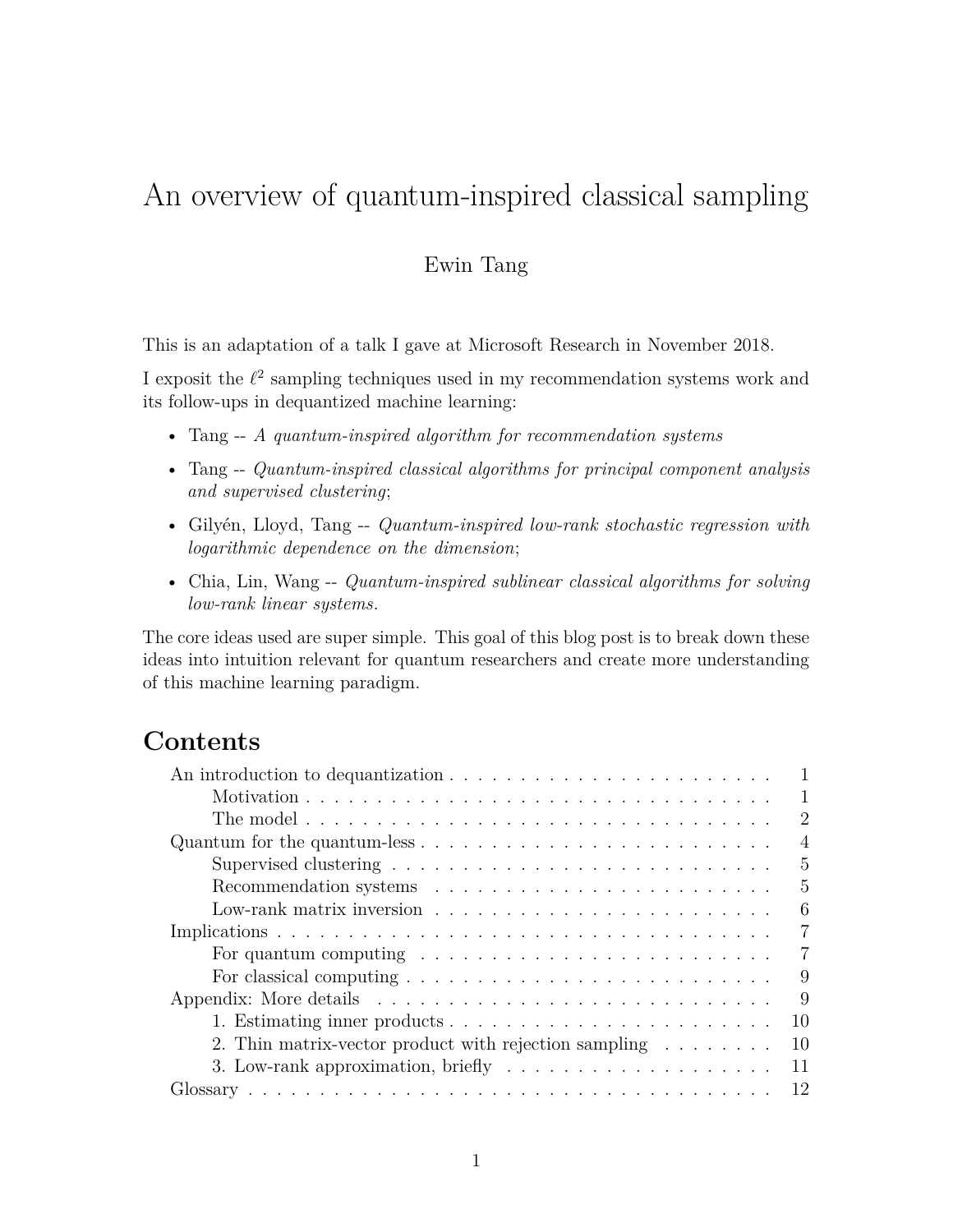Notation is defined in the [Glossary.](#page-11-0)

The intended audience is researchers comfortable with probability and linear algebra (SVD, in particular). Basic quantum knowledge helps with intuition, but is not essential: everything from [The model](#page-0-0) onward is purely classical. The appendix is optional and explains the dequantized techniques in more detail.

## <span id="page-1-0"></span>**An introduction to dequantization**

## <span id="page-1-1"></span>**Motivation**

The best, most sought-after quantum algorithms are those that take in raw, classical input and give some classical output. For example, Shor's algorithm for factoring takes this form. These *classical-to-classical* algorithms (a term I invented for this post) have the best chance to be efficiently implemented in practice: all you need is a scalable quantum computer. (It's just that easy!)

Nevertheless, many quantum algorithms aren't so nice. Most well-known QML algorithms convert input quantum states to a desired output state or value. Thus, they do not provide a routine to get necessary copies of these input states (a *state preparation* routine) and a strategy to extract information from an output state. Both are essential to making the algorithm useful.

An example of an algorithm that is not classical-to-classical is the *swap test*. If we have many copies of the quantum states  $|a\rangle$ ,  $|b\rangle \in \mathbb{C}^n$ , then the swap test S estimates their inner product in time polylogarithmic in dimension. While this routine seems much faster than naively computing  $\sum_{i=1}^{n} \bar{a}_i b_i$  classically, we can only run this algorithm if we know how to prepare the states  $|a\rangle$  and  $|b\rangle$ . It may well be the case that state preparation is too expensive for input vectors, making the quantum algorithm as slow as the classical algorithm. This illustrates the format and failings of most QML algorithms.

You might then ask: can we fill in the missing routines in QML algorithms to get a classical-to-classical algorithm that's provably fast and useful? This is an open research problem: see Scott Aaronson's piece on QML<sup>[1](#page-1-2)</sup>. We have a variety of partial results towards the affirmative, but as far as I know, they don't answer the question unless you're loose with your definitions of at least one of "classical", "provably fast", or "useful". So let's settle for a simpler question.

**How can we compare the speed of quantum algorithms with quantum input and quantum output to classical algorithms with classical input and classical output?** Quantum machine learning algorithms can be exponentially faster than the best standard classical algorithms for similar tasks, but this comparison is unfair because the quantum algorithms get outside help through input state preparation. We want a classical model that helps its algorithms stand a chance against quantum algorithms, while still ensuring that they can be run in nearly

<span id="page-1-2"></span><sup>1</sup>Scott Aaronson. *Read the fine print*. Nature Physics 11.4, 2015. [Link](https://www.scottaaronson.com/papers/qml.pdf)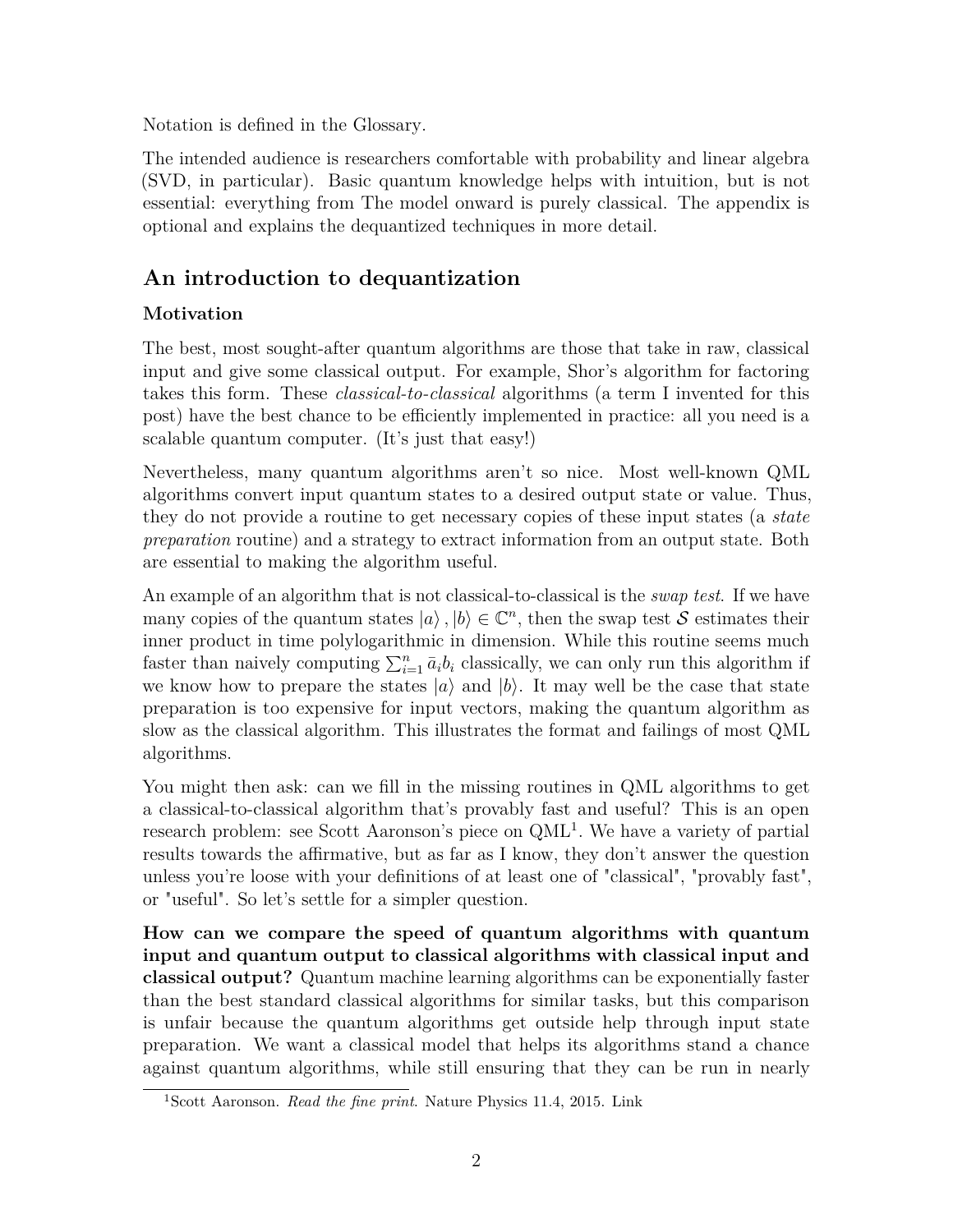all circumstances one would run the quantum algorithm. The answer I propose: **compare quantum algorithms with quantum state preparation to classical algorithms with** *sample and query access* **to input.**

## <span id="page-2-0"></span>**The model**

Before we proceed with definitions, we'll establish some conventions. First, we generally consider our input as being some vector in  $\mathbb{C}^n$  or  $\mathbb{R}^n$ , subject to an access model to be described. Second, we'll only concern ourselves with an algorithm's *query complexity*, the number of accesses to the input. Our algorithms will have query complexity independent of input dimensions and polynomial in other parameters. If we assume that each access costs (say)  $O(1)$  or  $O(\log n)$ , the time complexity is still polylogarithmic in input dimension and at most polynomially worse in other parameters.

Now, we define query access to input; we can get query access simply by having the input in RAM.

**Definition.** We have *query access* to  $x \in \mathbb{C}^n$  (denoted  $Q(x)$ ) if, given  $i \in [n]$ , we can efficiently compute *x<sup>i</sup>* .

If we have *x* stored normally as an array in our classical computer's memory, we have  $Q(x)$  because finding the *i*th entry of x can be done with the code  $x[i]$ . This notion of access can represent more than just memory: we can also have  $Q(x)$  if x is *implicitly* described. For example, consider *x* the vector of squares:  $x_i = i^2$  for all *i*. We can have access to *x* without writing *x* in memory. This will be important for the algorithms to come.

**Definition.** We have *sample and query access* to  $x \in \mathbb{C}^n$  (denoted  $\text{SQ}(x)$ ) if we have query access to *x*; can produce independent random samples  $i \in [n]$  where we sample *i* with probability  $|x_i|^2 / ||x||^2$ ; and can query for  $||x||$ .

Sampling and query access to *x* will be our classical analogue to assuming quantum state preparation of copies of  $|x\rangle$ . This should make some intuitive sense: our classical analogue  $\mathrm{SQ}(x)$  has the standard assumption of query access to input, along with samples, which are essentially measurements of  $|x\rangle$  in the computational basis. Knowledge of  $||x||$  is for normalization issues, and is often assumed for quantum algorithms as well (though for both classical and quantum algorithms, often approximate knowledge suffices).

**Example.** Like query access, we can get efficient sample and query access from an explicit memory structure. To get  $SQ(x)$  for a bit vector  $x \in \{0,1\}^n$ , store the number of nonzero entries *z* and a sorted array of the 1-indices *D*. For example, we could store  $x = [1 1 0 0 1 0 0 0]$  as

$$
z, D = 3, \{1, 2, 5\}
$$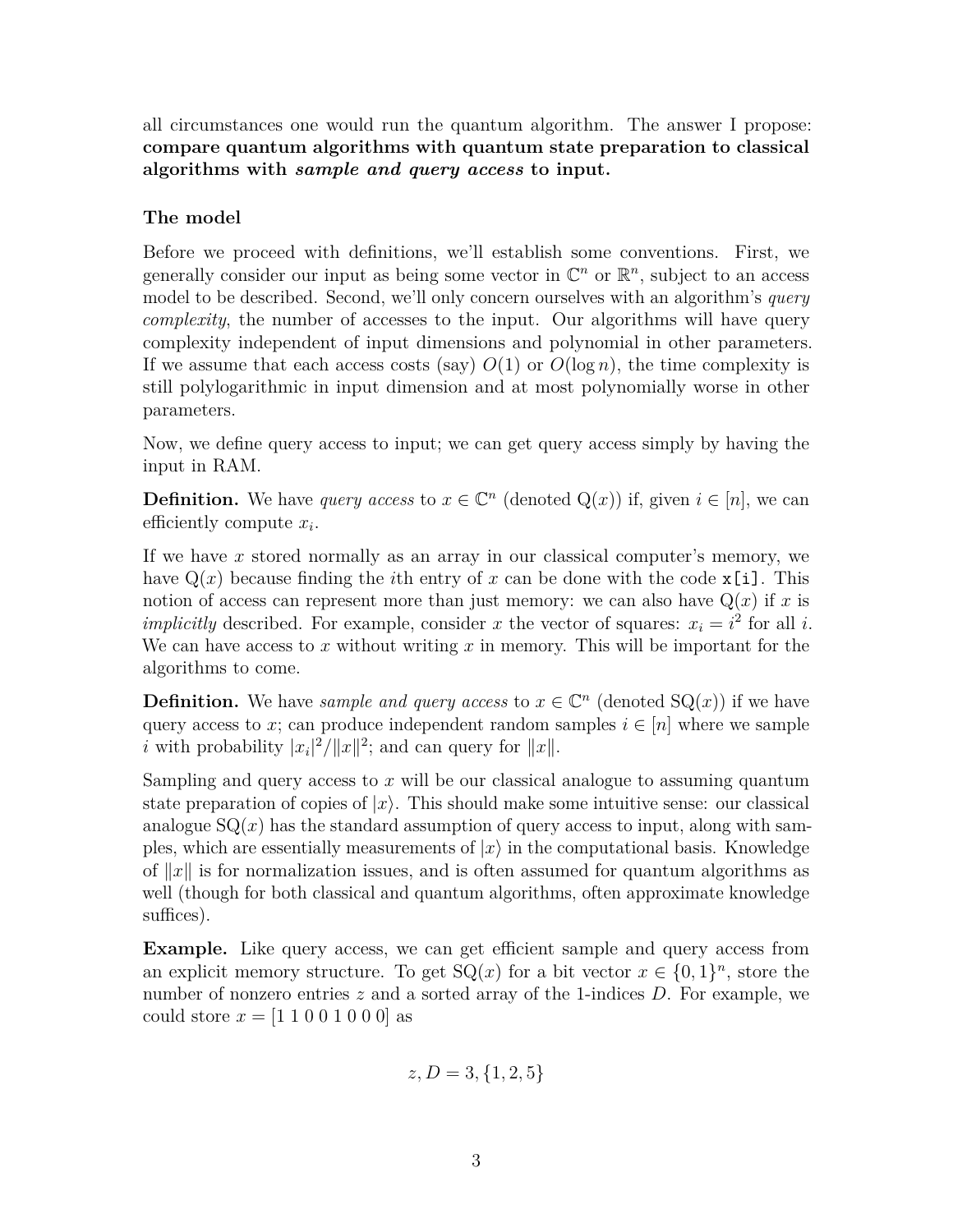Then we can find  $x_i$  by checking if  $i \in D$ , we can sample from x by picking an index First we can find  $x_i$  by checking if  $i \in D$ , we can sample from *x* by picking an index from *D* uniformly at random, and we know  $||x||$ , since it's just  $\sqrt{z}$ . This generalizes to an efficient  $O(\log n)$  binary search tree data structure for  $\mathrm{SQ}(x)$  for any  $x \in \mathbb{C}^n$ .

We can also define sample and query access to matrices as just sample and query access to vectors "in" the matrix.

**Definition.** For  $A \in \mathbb{C}^{m \times n}$ , SQ(*A*) is defined as SQ(*A<sub>i</sub>*) for *A<sub>i</sub>* the rows of *A*, along with  $\text{SQ}(\tilde{A})$  for  $\tilde{A}$  the vector of row norms (so  $\tilde{A}_i = ||A_i||$ ).

By replacing quantum states with these classical analogues, we form a model based on sample and query access which we codify with the informal definition of "dequantization".

**Definition.** Let A be a quantum algorithm with input  $|\phi_1\rangle, \ldots, |\phi_C\rangle$  and output either a state  $|\psi\rangle$  or a value  $\lambda$ . We say we *dequantize* A if we describe a classical algorithm that, given  $SQ(\phi_1), \ldots, SQ(\phi_C)$ , can evaluate queries to  $SQ(\psi)$  or output *λ*, with similar guarantees to *A* and query complexity poly(*C*).

That is, given sample and query access to the inputs, we can output sample and query access to a desired vector or a desired value, with at most polynomially larger query complexity.

We justify why this model is a reasonable point of comparison two sections from now, in [Implications.](#page-6-2) Next, though, we will jump into how to build these dequantized protocols.

## <span id="page-3-0"></span>**Quantum for the quantum-less**

So far, all dequantized results revolve around three dequantized protocols that we piece together into more useful tasks. In query complexity independent of *m* and *n*, we can perform the following:

- 1. [\(Inner Product\)](#page-0-0) For  $x, y \in \mathbb{C}^n$ , given  $\mathrm{SQ}(x)$  and  $\mathrm{Q}(y)$ , we can estimate  $\langle x, y \rangle$ to  $||x|| ||y||\varepsilon$  error with probability  $\geq 1 - \delta$ ;
- 2. [\(Thin Matrix-Vector\)](#page-0-0) For  $V \in \mathbb{C}^{n \times k}$ ,  $w \in \mathbb{C}^k$ , given  $\mathrm{SQ}(V^{\dagger})$  and  $\mathrm{Q}(w)$ , we can simulate  $SQ(Vw)$  with  $poly(k)$  queries;
- 3. [\(Low-rank Approximation\)](#page-0-0) For  $A \in \mathbb{C}^{m \times n}$ , given  $\mathrm{SQ}(A)$  and some threshold  $k$ , we can output a description of a low-rank approximation of A with  $poly(k)$ queries.

Specifically, our output is  $\mathrm{SQ}(S, \hat{U}, \hat{\Sigma})$  for  $S \in \mathbb{C}^{\ell \times n}$ ,  $\hat{U} \in \mathbb{C}^{\ell \times k}$ , and  $\hat{\Sigma} \in \mathbb{C}^{k \times k}$  $(\ell = \text{poly}(k, \frac{1}{\varepsilon}))$ , and this implicitly describes the low-rank approximation to *A*,  $D := A(S^{\dagger} \hat{U} \Sigma^{-1}) (S^{\dagger} \hat{U} \Sigma^{-1})^{\dagger}$  (notice rank  $D \leq k$ ).

This matrix satisfies the following low-rank guarantee with probability  $\geq 1 - \delta$ : for  $\sigma := \sqrt{2/k} ||A||_F$ , and  $A_{\sigma} := \sum_{\sigma_i \geq \sigma} \sigma_i u_i v_i^{\dagger}$  $i^{\dagger}$  (using A's SVD),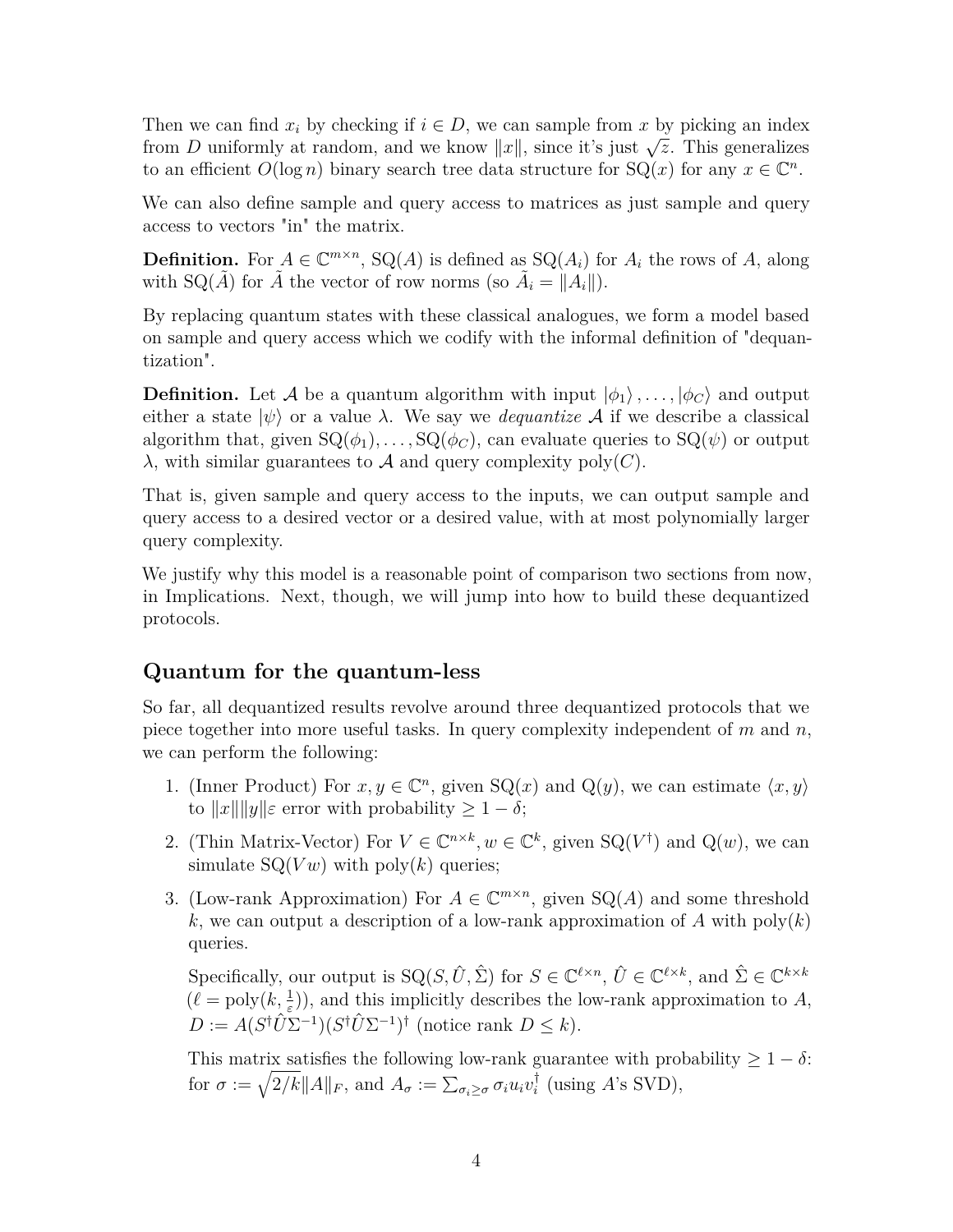$||A - D||_F^2 \le ||A - A_{\sigma}||_F^2 + \varepsilon^2 ||A||_F^2.$ 

This guarantee is non-standard: instead of  $A_k$ , we use  $A_{\sigma}$ . This makes our promise weaker, since it is useless if *A* has no large singular values.

For intuition, it's helpful to think of *D* as *A* multiplied with a "projector"  $(S^{\dagger} \hat{U} \Sigma^{-1}) (S^{\dagger} \hat{U} \Sigma^{-1})^{\dagger}$  that projects the rows of *A* onto the columns of  $S^{\dagger} \hat{U} \Sigma^{-1}$ , where these columns are "singular vectors" (approximately orthonormal, and with corresponding "singular values"  $\hat{\sigma}_1, \ldots, \hat{\sigma}_k$  that are encoded in the diagonal matrix  $\hat{\Sigma}$ ).

The first two protocols are dequantized swap tests and the third is essentially a dequantized variant of phase estimation seen in quantum recommendation systems<sup>[2](#page-4-1)</sup>.

Now, we describe how these techniques are used to get the results for recommendation systems, supervised clustering, and low-rank matrix inversion. We defer the important details of models and error analyses to [Implications,](#page-6-2) instead focusing on the algorithms themselves and how they use dequantized protocols.

#### <span id="page-4-0"></span>**Supervised clustering**

We want to find the distance from a point  $p \in \mathbb{R}^n$  to the centroid (average) of a cluster of points  $q_1, \ldots, q_{m-1} \in \mathbb{R}^n$ . If we assume sample and query access to the data points, computing  $||p - \frac{1}{m}||$  $\frac{1}{m-1}(q_1 + \cdots + q_{m-1})$ || reduces to computing ||*Mw*|| for

$$
M = \begin{bmatrix} \frac{p}{||p||} & \frac{q_1}{||q_1||} & \cdots & \frac{q_{m-1}}{||q_{m-1}||} \end{bmatrix} \qquad w = \begin{bmatrix} ||p|| \\ ||q_1||/n \\ \vdots \\ ||q_{m-1}||/n \end{bmatrix}.
$$

*SQ* access to  $p, q, \ldots, q_{m-1}$  gives *SQ* access to  $M<sup>T</sup>$  and *w* so the supervised clustering problem reduces to the following:

**Problem.** For  $M \in \mathbb{R}^{m \times n}$ ,  $w \in \mathbb{R}^n$ , and  $\text{SQ}(M^T, w)$ , approximate  $(Mw)^T(Mw)$  to additive *ε* error.

**Algorithm.** We can write  $(Mw)^T M w$  as the inner product of an order three tensor; through basic tensor arithmetic, it is equal to  $\langle u, v \rangle$ , where  $u, v \in \mathbb{R}^{m \times n \times n}$  are

$$
u = \sum_{i=1}^{m} \sum_{j=1}^{n} \sum_{k=1}^{n} M_{ij} ||M^{(k)}|| e_{i,j,k}
$$
 and  

$$
v = \sum_{i=1}^{m} \sum_{j=1}^{n} \sum_{k=1}^{n} \frac{w_j w_k M_{ik}}{||M^{(k)}||} e_{i,j,k}.
$$

<span id="page-4-1"></span><sup>2</sup> Iordanis Kerenidis, Anupam Prakash. *Quantum recommendation systems*. [arXiv:1603.08675.](https://arxiv.org/abs/1603.08675)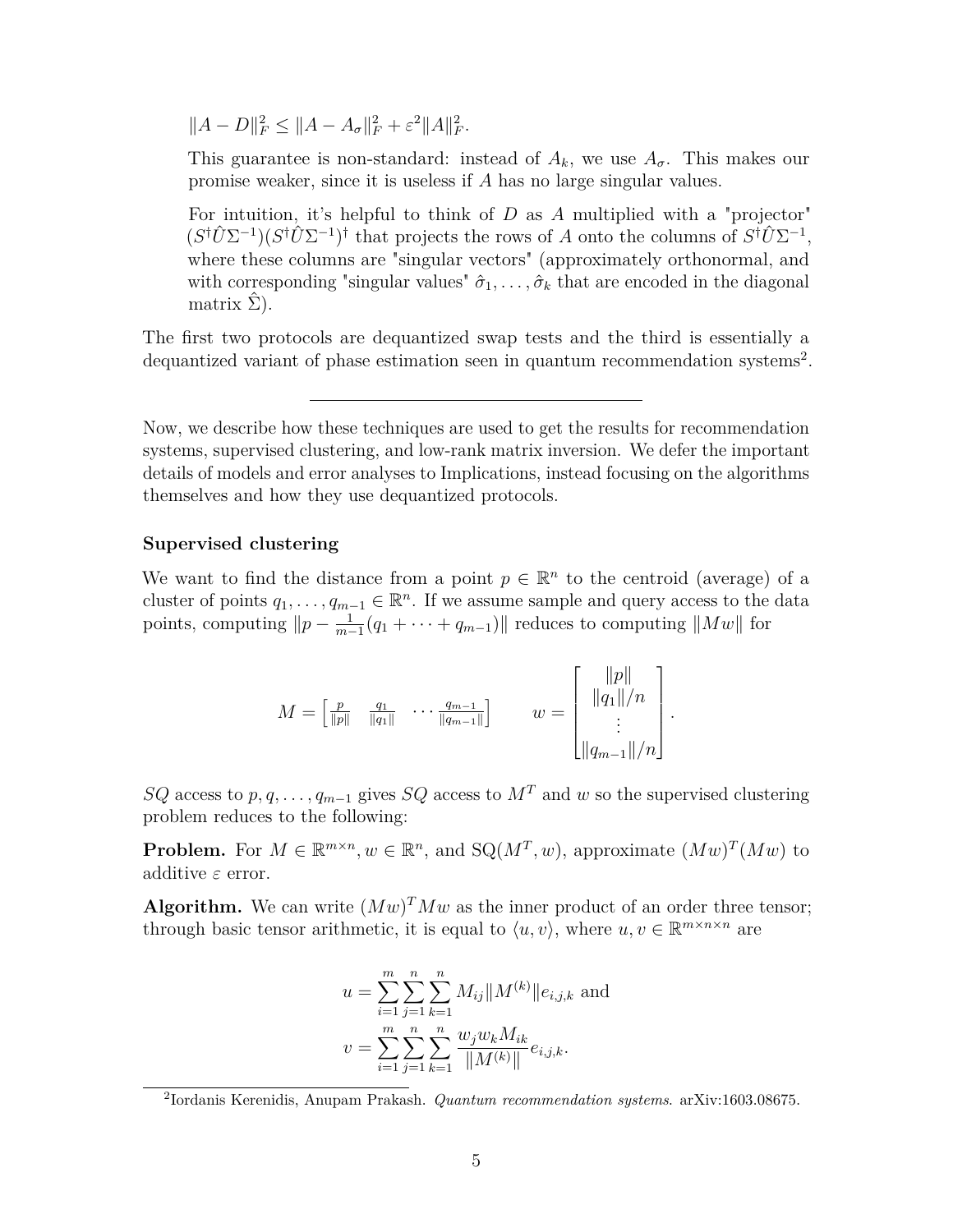Applying the algorithm for inner product (1) gives the desired approximation with  $O(\|w\|^2 \|M\|_F^2 \frac{1}{\varepsilon^2}$  $\frac{1}{\varepsilon^2}$  log  $\frac{1}{\delta}$ ) samples and queries.

#### <span id="page-5-0"></span>**Recommendation systems**

We want to randomly sample a product  $j \in [n]$  that is a good recommendation for a particular user  $i \in [m]$ , given incomplete data on user-product preferences. If we store this data in a matrix  $A \in \mathbb{R}^{m \times n}$  with sampling and query access, in the right model, finding good recommendations reduces to:

**Problem.** For a matrix  $A \in \mathbb{R}^{m \times n}$  along with a row  $i \in [m]$ , given  $SQ(A)$ , approximately sample from  $D_i$  where  $D$  is a sufficiently good low-rank approximation of *A*.

*Remark.* This task is essentially a variant of PCA, since a low-rank decomposition is dimensionality reduction of the matrix, viewed as a set of row vectors. This is the "dequantized PCA" I refer to in other work<sup>[3](#page-5-1)</sup>.

**Algorithm.** Apply (3) to get  $\text{SQ}(S, \hat{U}, \hat{\Sigma})$  for a low-rank approximation  $D =$  $AS^T\hat{U}\hat{\Sigma}^{-1}(\hat{\Sigma}^{-1})^T\hat{U}^TS$ . It turns out that this low-rank approximation is good enough to get good recommendations. So it suffices to sample from  $D_i = A_i S^T M S$ , where  $A_i \in \mathbb{R}^{1 \times n}, S \in \mathbb{R}^{\ell \times n}, M = \hat{U} \hat{\Sigma}^{-1} (\hat{\Sigma}^{-1})^T \hat{U}^T \in \mathbb{R}^{\ell \times \ell}$  with  $\ell = \text{poly}(k)$ .

$$
\begin{bmatrix} \cdots & A_i & \cdots \end{bmatrix} \begin{bmatrix} \vdots \\ S^T \\ \vdots \end{bmatrix} \begin{bmatrix} M \\ M \end{bmatrix} \begin{bmatrix} \cdots & S & \cdots \end{bmatrix}
$$

Approximate  $A_i S^T$  to  $\ell^2$  norm using *k* inner product protocols (1). Next, compute  $A_i S^T M$  with naive matrix-vector multiplication. Finally, sample from  $A_i S^T \hat{U} \hat{U}^T S$ , which is a thin matrix-vector product (2).

*An aside.* This gives an exponential speedup over previous classical results from 15-20 years ago[4](#page-5-2) . The story here is quite odd. From what I can tell, researchers at the time knew the important (read: hard) part of the algorithm, how to compute low-rank approximations fast, but didn't notice that the resulting knowledge of *S* and *U* could be used to sample the desired recommendations in sublinear time, which I think is much easier to understand. This gave me anxiety during research, since I figured there was no way this would have been overlooked. I'm glad these fears were unfounded; it's cool that this quantum perspective made this step natural and obvious!

<span id="page-5-1"></span><sup>3</sup>Ewin Tang. *Quantum-inspired classical algorithms for principal component analysis and supervised clustering*. [arXiv:1811.00414,](https://arxiv.org/abs/1811.00414) 2018.

<span id="page-5-2"></span><sup>4</sup>Petros Drineas, Iordanis Kerenidis, Prabhakar Raghavan. *Competitive recommendation systems*. STOC, 2002. [Link.](https://www.irif.fr/~jkeren/jkeren/CV_Pubs_files/DKR02.pdf)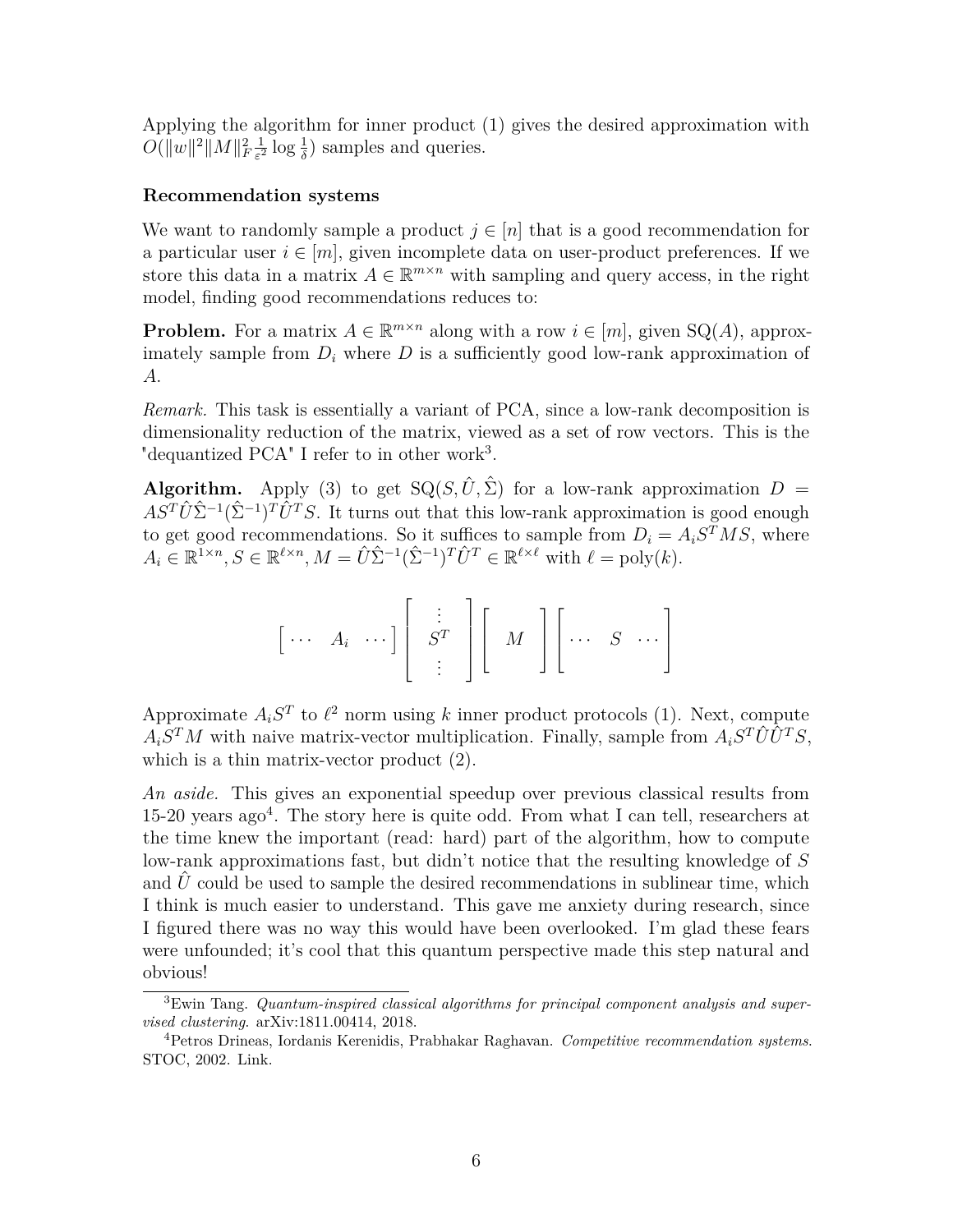#### <span id="page-6-0"></span>**Low-rank matrix inversion**

The goal here is to mimic a quantum algorithm that can solve systems of equations  $Ax = b$  for *A* low-rank. The dequantized version of this is:

**Problem.** For a low-rank matrix  $A \in \mathbb{R}^{m \times n}$  and a vector  $x \in \mathbb{R}^n$ , given  $\mathrm{SQ}(A)$ ,  $\mathrm{SQ}(x)$ , (approximately) respond to requests for  $SQ(A^+x)$ , where  $A^+$  is the pseudoinverse of *A*.

**Algorithm.** Use the low-rank approximation protocol (3) to get  $SQ(S, \hat{U}, \hat{\Sigma})$ . From applying the matrix-vector protocol (2), we have  $\text{SQ}(\hat{V})$ , where  $\hat{V} := S^T \hat{U} \hat{\Sigma}^{-1}$ ; with some analysis we can show that the columns of  $\hat{V}$  behave like the right singular vectors of *A*. Further,  $\hat{\Sigma}_{ii}$  behaves like their approximate singular values. Using this information, we can approximate the vector we want to sample from:

$$
A^+x = (A^T A)^+ A^T x \approx \sum_{i=1}^k \frac{1}{\hat{\Sigma}_{ii}^2} \hat{v}_i \hat{v}_i^T A^T x
$$

We approximate  $\hat{v}_i^T A^T x$  to additive error for all i by noticing that  $\hat{v}_i^T A^T x = \text{Tr}(A^T x \hat{v}_i^T)$ is an inner product of the order two tensors  $A<sup>T</sup>$  and  $x\hat{v}_i<sup>T</sup>$ . Thus, we can apply (1), since being given  $SQ(A)$  implies  $SQ(A^T)$  for  $A^T$  viewed as a long vector. Finally, using (2), sample from the linear combination using these estimates and  $\hat{\sigma}_i$ .

### <span id="page-6-2"></span><span id="page-6-1"></span>**Implications**

We have just described examples of dequantized algorithms for the following problems:

- Recommendation systems[5](#page-6-3)[6](#page-6-4) (this classical algorithm *exponentially improves* on the previous best!)
- $PCA^{78}$  $PCA^{78}$  $PCA^{78}$  $PCA^{78}$
- <span id="page-6-3"></span>• Supervised clustering  $910$  $910$

<sup>5</sup>Ewin Tang. *A quantum-inspired algorithm for recommendation systems*. [arXiv:1807.04271,](https://arxiv.org/abs/1807.04271) 2018.

<span id="page-6-5"></span><span id="page-6-4"></span><sup>6</sup> Iordanis Kerenidis, Anupam Prakash. *Quantum recommendation systems*. [arXiv:1603.08675.](https://arxiv.org/abs/1603.08675)

<sup>7</sup>Ewin Tang. *Quantum-inspired classical algorithms for principal component analysis and supervised clustering*. [arXiv:1811.00414,](https://arxiv.org/abs/1811.00414) 2018.

<span id="page-6-6"></span><sup>8</sup>Seth Lloyd, Masoud Mohseni, Patrick Rebentrost. *Quantum principal component analysis*. [arXiv:1307.0401,](https://arxiv.org/abs/1307.0401) 2013.

<span id="page-6-7"></span><sup>9</sup>Ewin Tang. *Quantum-inspired classical algorithms for principal component analysis and supervised clustering*. [arXiv:1811.00414,](https://arxiv.org/abs/1811.00414) 2018.

<span id="page-6-8"></span><sup>10</sup>Seth Lloyd, Masoud Mohseni, Patrick Rebentrost. *Quantum algorithms for supervised and unsupervised machine learning*. [arXiv:1307.0411,](https://arxiv.org/abs/1307.0411) 2013.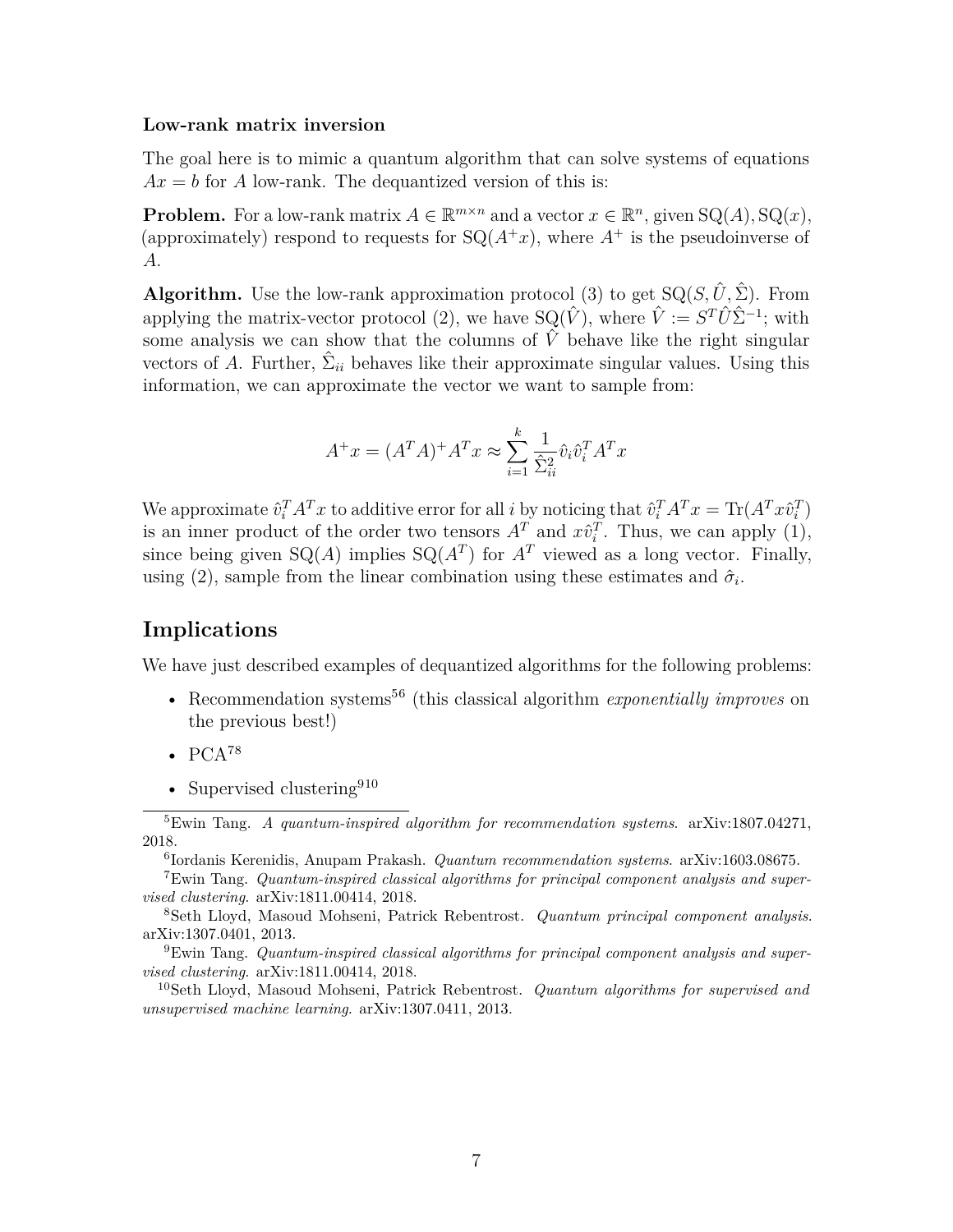• Low-rank matrix inversion $111213$  $111213$  $111213$ 

We address here what to take away from these results.

## <span id="page-7-0"></span>**For quantum computing**

The most important conclusion, in my opinion, is a heuristic:

**Heuristic 1.** Linear algebra problems in low-dimensional spaces (constant, say, or polylogarithmic) likely can be dequantized.

The intuition for this heuristic is that, if your problem operates in a subspace of such low dimension, the main challenge is "finding" this subspace and rotating to it. Then, we can think about our problem as lying in  $\mathbb{C}^d$  where *d* is small, and can solve it with a simple polynomial-time (in *d*) algorithm. Finding the subspace is an unordered search problem if you squint, so can't be sped up much by exploiting quantum.

*Remark.* There are high-dimensional problems that cannot be dequantized; for example, given  $\mathcal{S}Q(v)$ , it takes  $\Omega(n)$  queries to approximately sample from  $Hv$ , where *H* is the Hadamard matrix (this is the Fourier Sampling problem<sup>[14](#page-7-4)</sup>).

Why do we care about dequantizing algorithms? As the name suggests, I argue that this is a reasonable classical analogue to quantum machine learning algorithms.

**Heuristic 2.** For machine learning problems, SQ assumptions are more reasonable than state preparation assumptions.

That is, the practical task of preparing quantum states is probably always harder than the practical task of preparing sample and query access. Practically, this makes sense, since for state preparation we need, well, quantum computers.

Even assuming the existence of a practical quantum computer, there is evidence that state preparation assumptions are still harder to satisfy than sample and query access, up to polynomial slowdown. For example, preparing a generic quantum state  $|v\rangle$  corresponding to an input vector *v* takes  $\Omega(\sqrt{n})$  quantum queries to *v* in general, while responding to  $\mathcal{S}(v)$  accesses takes  $\Theta(n)$  classical queries. Because dequantized algorithms are polynomial in  $\log n$ , this means that getting SQ access to a generic vector is much more expensive than running the algorithm.

Of course, we can also consider special classes of vectors where quantum state preparation is easier, but generally SQ access gets proportionally faster as well. For example, we can quickly prepare vectors where all entries have roughly equal

<span id="page-7-1"></span><sup>11</sup>Patrick Rebentrost, Adrian Steffens, Iman Marvian, Seth Lloyd. *Quantum singular-value decomposition of nonsparse low-rank matrices*. [arXiv:1607.05404](https://arxiv.org/abs/1607.05404) .

<span id="page-7-2"></span><sup>12</sup>András Gilyén, Seth Lloyd, Ewin Tang. *Quantum-inspired low-rank stochastic regression with logarithmic dependence on the dimension*. [arXiv:1811.04909,](https://arxiv.org/abs/1811.04909) 2018.

<span id="page-7-3"></span><sup>13</sup>Nai-Hui Chia, Han-Hsuan Lin, Chunhao Wang. *Quantum-inspired sublinear classical algorithms for solving low-rank linear systems*. [arXiv:1811.04852,](https://arxiv.org/abs/1811.04852) 2018.

<span id="page-7-4"></span><sup>14</sup>Scott Aaronson and Lijie Chen. *Complexity-theoretic foundations of quantum supremacy experiments*. [arXiv:1612.05903,](https://arxiv.org/abs/1612.05903) 2016.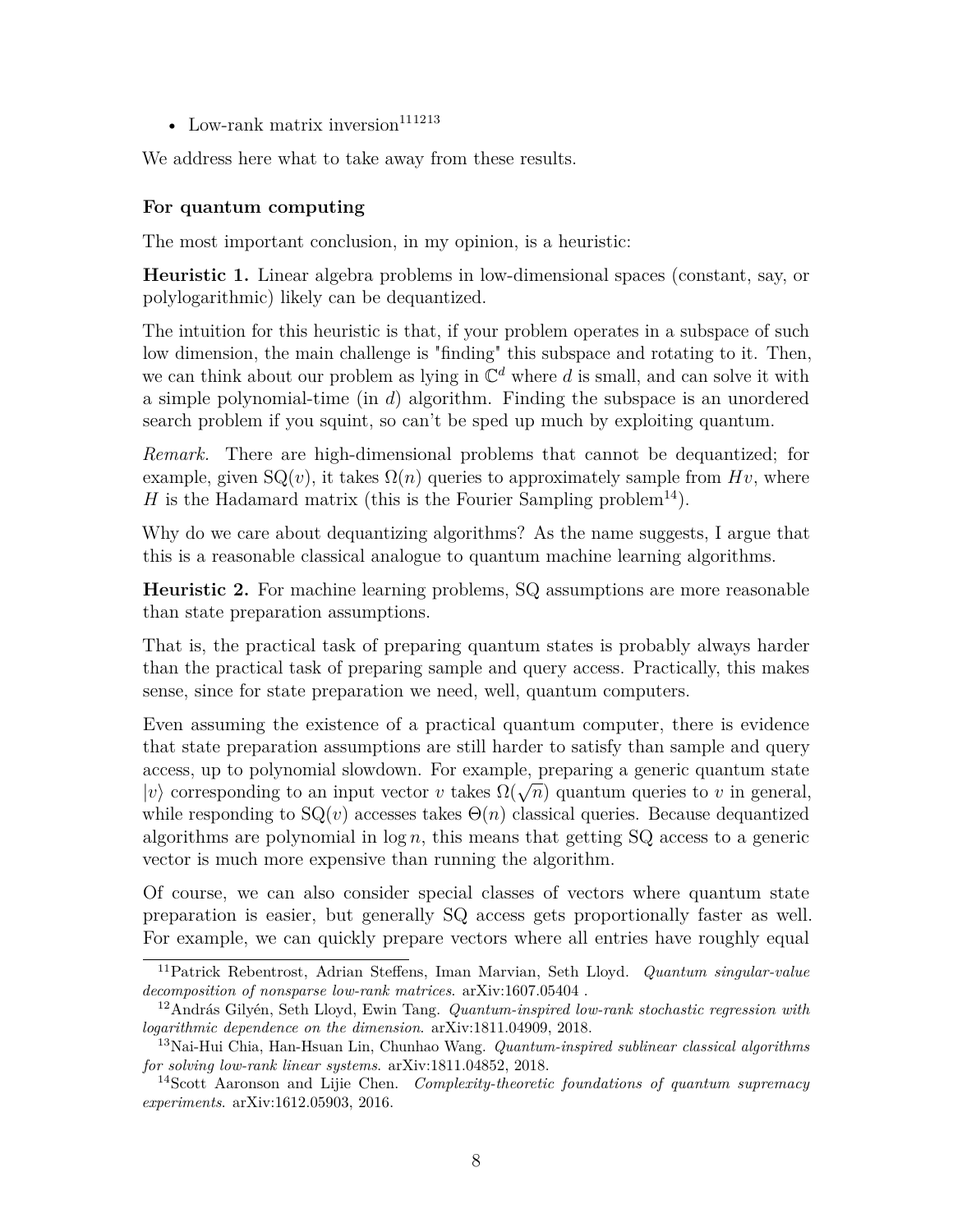magnitude (think vectors whose entries are either  $+1$  or  $-1$ ), but correspondingly, we can compute SQ accesses to such vectors similarly quickly.

On the classical side, the assumption of SQ access is on par with other typical assumptions to make machine learning algorithms sublinear:

- There is a classical dynamic data structure that supports SQ access, fast updates, and sparsity in log time.
- Given an input vector as a list of nonzero entries, sampling from it takes time linear in sparsity.
- *k* independent samples can be prepared with one pass through the data in  $O(k)$ space.

To summarize these heuristics: quantum machine learning for *low-dimensional datasets* will probably never get speedups as significant as, say, Shor's algorithm, even in best-case scenarios. Unfortunately, QML for low-dimensional problems were the most practical algorithms in the literature, so with this research it's unclear what the state of the field is today.

The story might not be over, though. We know that quantum computers can "efficiently solve" high-dimensional linear algebra problems<sup>[15](#page-8-1)</sup>; however, this assumes that we have some way to evolve a quantum system precisely according to input data, a much harder problem than the linear algebra itself. Nevertheless, I hold out hope that this result can be applied to achieve exponential speedups in machine learning or elsewhere.

## <span id="page-8-0"></span>**For classical computing**

I am cautiously optimistic about the implications of this work for classical computing. The major advantage of dequantized algorithms is sheer speed (asymptotically, at least). However, the issues listed below prevent dequantized algorithms from being strict improvements over current algorithms.

- Gaining SQ access to input typically requires preliminary data processing or the use of a data structure. This means that dequantized algorithms can't be plugged into existing systems without large amounts of computation.
- SQ access to output might not always be useful or practical.
- Current dequantized algorithms have large error compared to standard techniques.
- Current algorithms have large theoretical exponents, so right now we don't know whether they run quickly in practice. I expect we can cut down these

<span id="page-8-1"></span><sup>15</sup>Aram W. Harrow, Avinatan Hassidim, Seth Lloyd. *Quantum algorithm for solving linear systems of equations*. [arXiv:0811.3171,](https://arxiv.org/abs/0811.3171) 2008.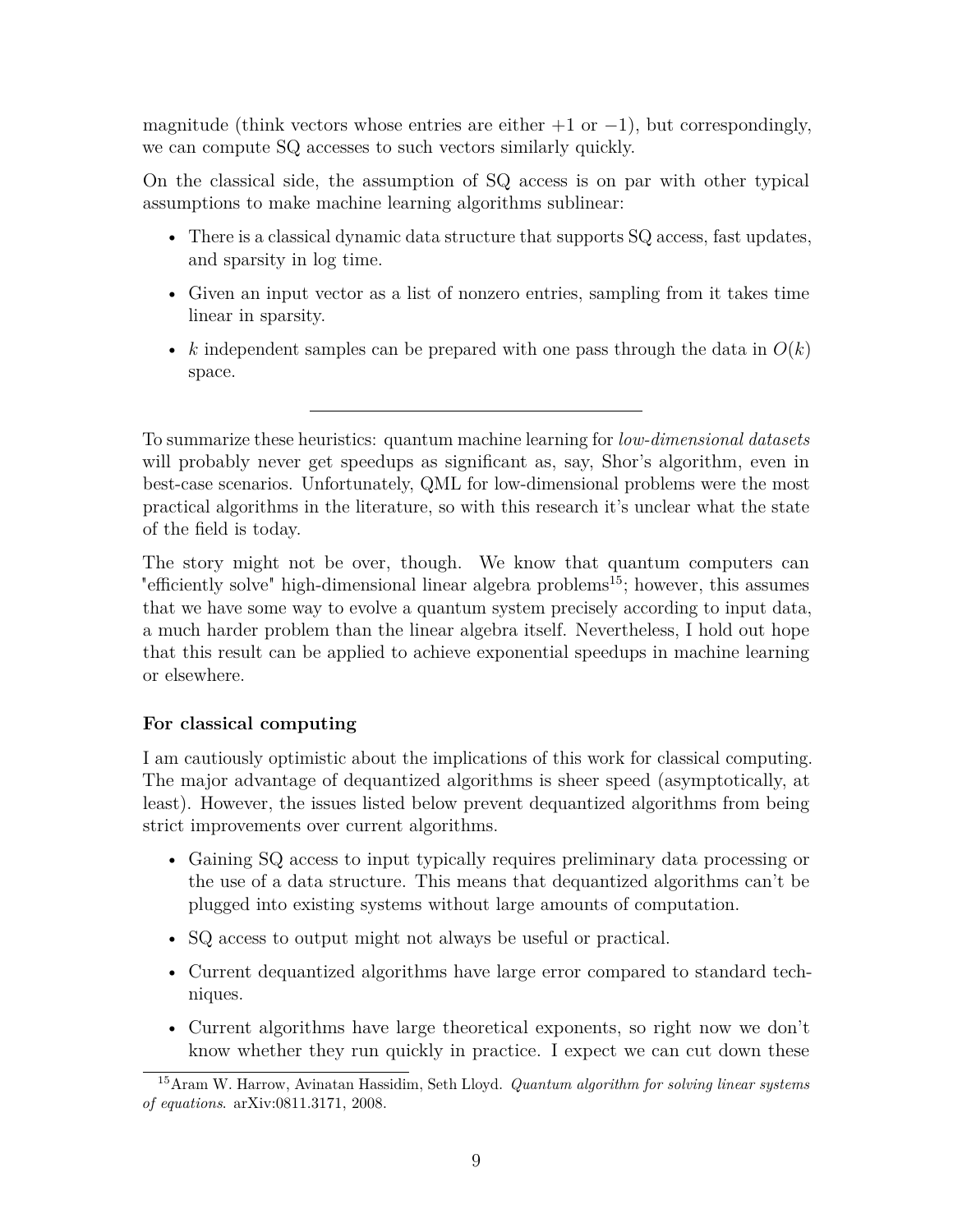exponents greatly.

If I had to guess, the best chance for success in dequantized techniques remains recommendation systems, since speed matters significantly in that context. I view the other algorithms as significantly less likely to see use in practice, though probably more likely than their corresponding quantum algorithms.

Regardless, these works fit nicely into the classical literature: dequantized quantum machine learning is just a nicely modular, quantum-inspired form of randomized numerical linear algebra.

## <span id="page-9-0"></span>**Appendix: More details**

As a reminder, here are the three techniques:

- 1. Inner Product
- 2. Thin Matrix-Vector
- 3. Low-rank Approximation

Below, we explain (1) and (2) fully, and give a rough sketch of (3).

### <span id="page-9-1"></span>**1. Estimating inner products**

First, we give a basic way of estimating the mean of an arbitrary distribution with finite variance.

**Fact.** For  $\{X_{i,j}\}\$ i.i.d random variables with mean  $\mu$  and variance  $\sigma^2$ , let

$$
Y := \operatorname*{median}_{j \in [6 \log 1/\delta]} \operatorname*{mean}_{i \in [6/\varepsilon^2]} X_{i,j}
$$

Then  $|Y - \mu| \leq \varepsilon \sigma$  with probability  $\geq 1 - \delta$ , using only  $O(\frac{1}{\varepsilon \delta})$  $\frac{1}{\varepsilon^2}$  log  $\frac{1}{\delta}$ ) copies of *X*.

*Proof sketch.* The proof follows from two facts: first, the median of  $C_1, \ldots, C_n$  is at least  $\lambda$  precisely when at least half of the  $C_i$  are at least  $\lambda$ ; second, [Chebyshev's](https://en.wikipedia.org/wiki/Chebyshev%27s_inequality#Probabilistic_statement) [inequality](https://en.wikipedia.org/wiki/Chebyshev%27s_inequality#Probabilistic_statement) (applied to the mean).

Estimating the inner product is just a basic corollary of this estimator.

**Proposition.** For  $x, y \in \mathbb{C}^n$ , given  $\mathrm{SQ}(x)$  and  $\mathrm{Q}(y)$ , we can estimate  $\langle x, y \rangle$  to  $\varepsilon$ ||x||||y|| error with probability  $\geq 1 - \delta$  with query complexity  $O(\frac{1}{\varepsilon^2})$  $\frac{1}{\varepsilon^2} \log \frac{1}{\delta}$ ).

*Proof.* Sample *s* from *v* and let  $Z = x_s v_s \frac{||v||^2}{||v||^2}$  $\frac{\|v\|^2}{\|v_s\|^2}$ . Apply the Fact with  $X_{i,j}$  being independent copies of *Z*.

### <span id="page-9-2"></span>**2. Thin matrix-vector product with rejection sampling**

We first go over rejection sampling, a naive way to efficiently generate samples from a specified distribution from samples from another distribution.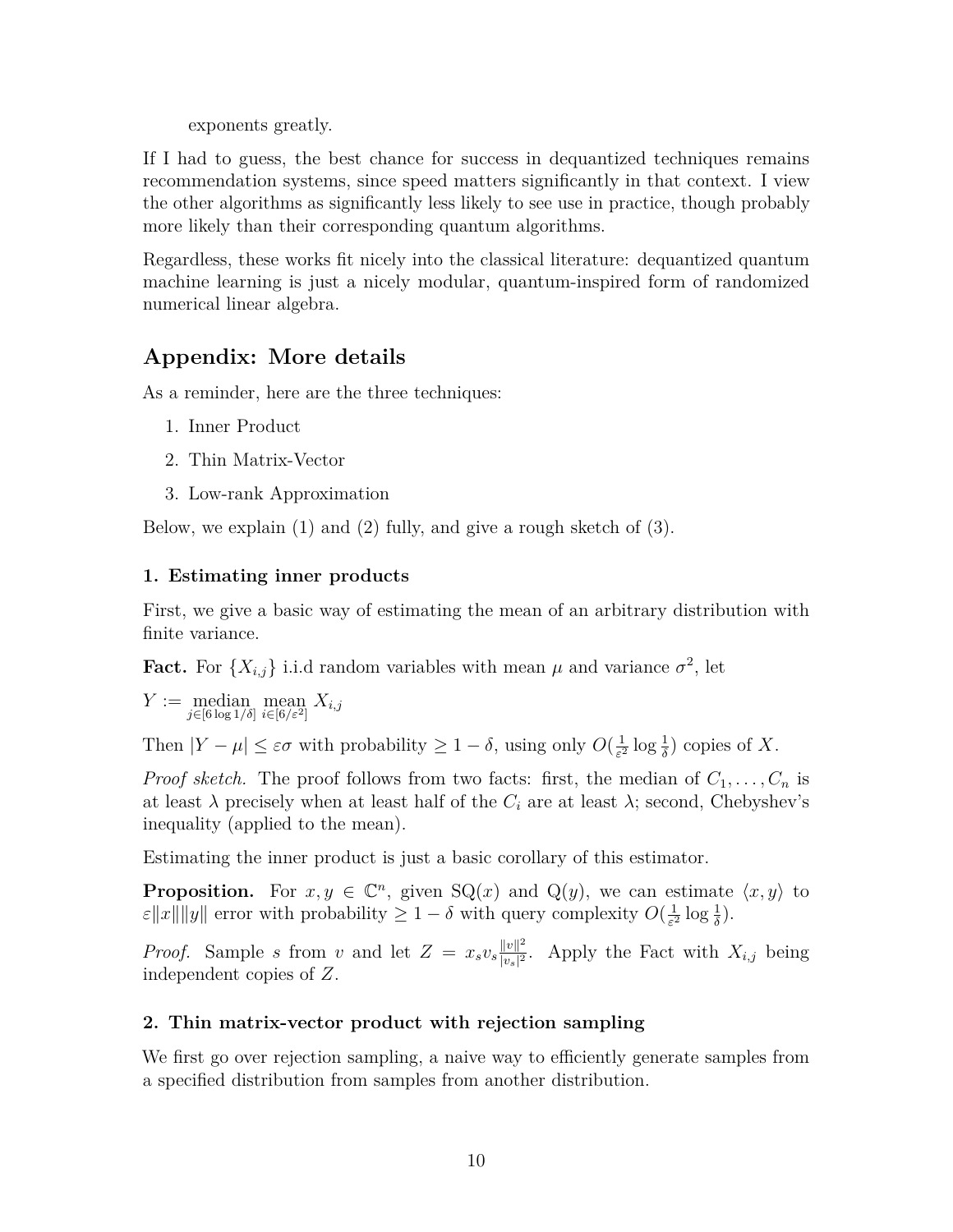Input: samples from distribution *P* Output: samples from distribution *Q*

- 1. Pull a sample *s* from *P*;
- 2. Compute  $r_s = \frac{Q(s)}{MP(s)}$  $\frac{Q(s)}{MP(s)}$  for some constant *M*;
- 3. Output *s* with probability *r<sup>s</sup>* and restart otherwise.

**Fact.** If  $r_i \leq 1$  for all *i*, then the above procedure is well-defined and outputs a sample from *Q* in *M* iterations in expectation.

**Proposition.** For  $V \in \mathbb{R}^{n \times k}$  and  $w \in \mathbb{R}^k$ , given  $\mathrm{SQ}(V)$  and  $\mathrm{Q}(w)$ , we can simulate SQ(*Vw*) with expected query complexity  $O(k^2C(V, w))$ , where

$$
C(V, w) := \frac{\sum_{i=1}^k \|w_i V^{(i)}\|^2}{\|Vw\|^2}.
$$

We can compute entries  $(Vw)_i$  with  $O(k)$  queries. We can sample using rejection sampling:

- *P* is the distribution formed by sampling from  $V^{(j)}$  with probability proportional to  $||w_jV^{(j)}||^2$ ;
- $Q$  is the target  $Vw$ .

$$
r_i = \frac{(Vw)_i^2}{k \sum_{j=1}^k (w_j V_{ij})^2} = \frac{Q(i)}{k C(V, w) P(i)}
$$

Notice that we can compute these  $r_i$ 's (in fact, despite that we cannot compute probabilities from the target distribution), and that the rejection sampling guarantee is satisfied (via Cauchy-Schwarz).

The probability of success is  $\frac{\|Vw\|^2}{\sqrt{2K}}$  $\frac{\|Vw\|^2}{k \sum_{i=1}^k \|w_i V^{(i)}\|^2}$ . Thus, to estimate the norm of *Vw*, it suffices to estimate the probability of success of this rejection sampling process. We can view this as estimating the heads probability of a biased coin, where the coin is heads if rejection sampling succeeds and tails otherwise. Through a [Chernoff bound,](https://en.wikipedia.org/wiki/Chernoff_bound#Multiplicative_form_(relative_error)) we see that the average of  $O(kC(V, w))\frac{1}{\epsilon^2}$  $\frac{1}{\varepsilon^2} \log \frac{1}{\delta}$  "coin flips" is in  $[(1-\varepsilon)||Vw||, (1+\varepsilon)||Vw||]$ with probability  $\geq 1 - \delta$ , where each coin flip costs *k* queries and samples.

#### <span id="page-10-0"></span>**3. Low-rank approximation, briefly**

**Proposition.** For  $A \in \mathbb{C}^{m \times n}$ , given  $\mathrm{SQ}(A)$  and some threshold k, we can output a description of a low-rank approximation of *A*.

Specifically, our output is  $\mathrm{SQ}(S, \hat{U})$  for  $S \in \mathbb{C}^{\ell \times n}$ ,  $\hat{U} \in \mathbb{C}^{\ell \times k}$ ,  $\hat{\Sigma} \in \mathbb{C}^{k \times k}$  ( $\ell =$ poly $(k, \frac{1}{\varepsilon})$ ), and this implicitly describes the low-rank approximation to *A*, *D* :=  $A(S^{\dagger} \hat{U} \hat{\Sigma}^{-1}) (S^{\dagger} \hat{U} \hat{\Sigma}^{-1})^{\dagger}$  (notice rank  $D \leq k$ ).

This matrix satisfies the following low-rank guarantee with probability  $\geq 1 - \delta$ : for  $\sigma := \sqrt{2/k} ||A||_F$ , and  $A_{\sigma} := \sum_{\sigma_i \geq \sigma} \sigma_i u_i v_i^{\dagger}$  $\iota$ <sup>t</sup> (using SVD),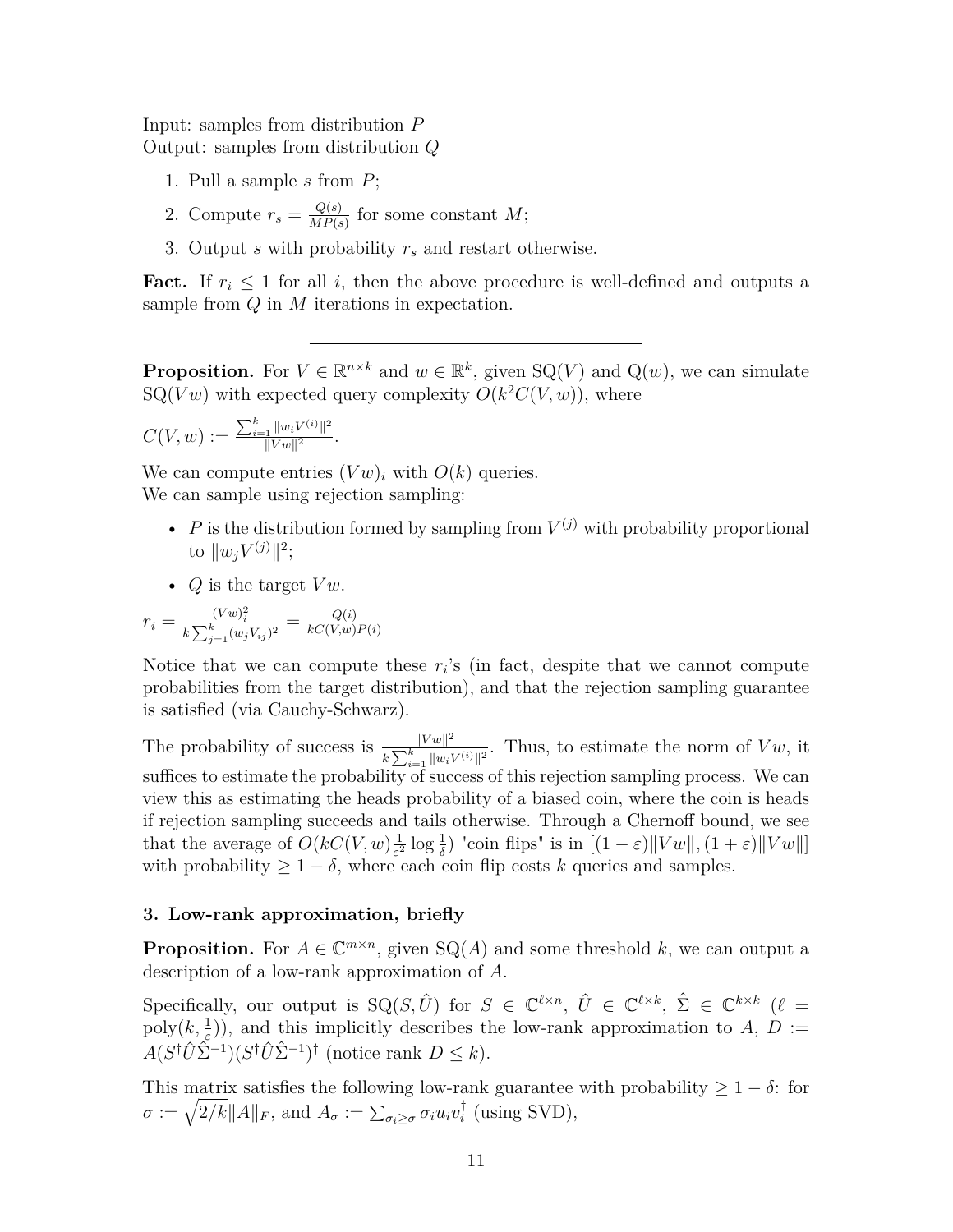$||A - D||_F^2 \le ||A - A_{\sigma}||_F^2 + \varepsilon^2 ||A||_F^2.$ 

This algorithm comes from the 1998 paper of Frieze, Kannan, and Vempala<sup>[16](#page-11-1)</sup>. See the recent survey<sup>[17](#page-11-2)</sup> by Kannan and Vempala for a survey of these techniques, and see Woodruff's textbook<sup>[18](#page-11-3)</sup> for a discussion of more general techniques. The form I state above is a simple variant that I discuss in my recommendation systems paper<sup>[19](#page-11-4)</sup>.

The core piece of analysis is the following theorem (sometimes called the *Approximate Matrix Product* property in the literature).

**Theorem.** Let  $S^TS = \sum_{j=1}^{\ell} S_j S_j^T$ , where  $S_j$  is  $\frac{A_i ||A||_F^2}{||A_i||}$  with probability  $\frac{||A_i||^2}{||A||_F^2}$  $\frac{\|A_i\|^2}{\|A\|_F^2}$  (so *i* is sampled from  $\tilde{A}$ ). For sufficiently small  $\varepsilon$  and  $\ell = \Omega(\frac{1}{\varepsilon^2} \log \frac{1}{\delta})$ , with probability  $> 1 - \delta$ ,

$$
||S^TS - A^T A||_F \le \varepsilon ||A||_F^2.
$$

This looks like a further higher-order (two order two tensor inner product) generalization of inner product (two order one tensor inner product) and thin matrix-vector (order two and order one tensor inner product); it's possible that a clever rephrasing of this result in the *SQ* model could make the low-rank approximation result more quantum-ic.

We now sketch the algorithm along with intuition: it's most useful to consider the low-rank approximation task as one of finding large approximate singular vectors. First, sample  $\ell$  rows of *A* according to  $\ell^2$  norm, and consider the matrix  $S \in \mathbb{C}^{\ell \times n}$  of these rows, all renormalized to have the same length. This is the *S* that we output. By the above theorem,  $||S^T S - A^T A||_F \leq \varepsilon ||A||_F^2$  with good probability, which implies that the large right singular vectors of  $S$  (eigenvectors of  $S<sup>T</sup>S$ ) approximate the large right singular vectors of *A* (eigenvectors of  $A<sup>T</sup>A$ ).

Next, we can perform the same process to  $S<sup>T</sup>$ : sample rows of  $S<sup>T</sup>$  and get a normalized submatrix  $W \in \mathbb{R}^{\ell \times \ell}$  such that  $||WW^T - SS^T||_F \leq \varepsilon ||A||_F^2$ . Since *W* is a constantsized matrix, we can compute  $\hat{U}$  and  $\hat{\Sigma}$ , the large left singular vectors and values of *W*, which approximate the large left singular vectors and values of *S*. Then,  $S^T\hat{U}\hat{\Sigma}^{-1}$ translates these large left singular vectors to their corresponding right singular vectors and rescales them accordingly, giving the approximate singular vectors of *A* as desired.

<span id="page-11-1"></span><span id="page-11-0"></span><sup>16</sup>Alan Frieze, Ravindran Kannan, Santosh Vempala. *Fast monte-carlo algorithms for finding low-rank approximations*. *Journal of the ACM*, vol. 51, no. 6, 2004. [Link.](https://www.math.cmu.edu/~af1p/Texfiles/SVD.pdf)

<span id="page-11-2"></span><sup>17</sup>Ravindran Kannan and Santosh Vempala. *Randomized algorithms in numerical linear algebra*. Acta Numerica 26, 2017. [Link.](https://www.cc.gatech.edu/~vempala/papers/acta_survey.pdf)

<span id="page-11-3"></span><sup>18</sup>David P. Woodruff. *Sketching as a tool for numerical linear algebra*. Foundations and Trends in Theoretical Computer Science 10.1–2, 2014. [Link.](https://researcher.watson.ibm.com/researcher/files/us-dpwoodru/wNow.pdf)

<span id="page-11-4"></span><sup>19</sup>Ewin Tang. *A quantum-inspired algorithm for recommendation systems*. [arXiv:1807.04271,](https://arxiv.org/abs/1807.04271) 2018.